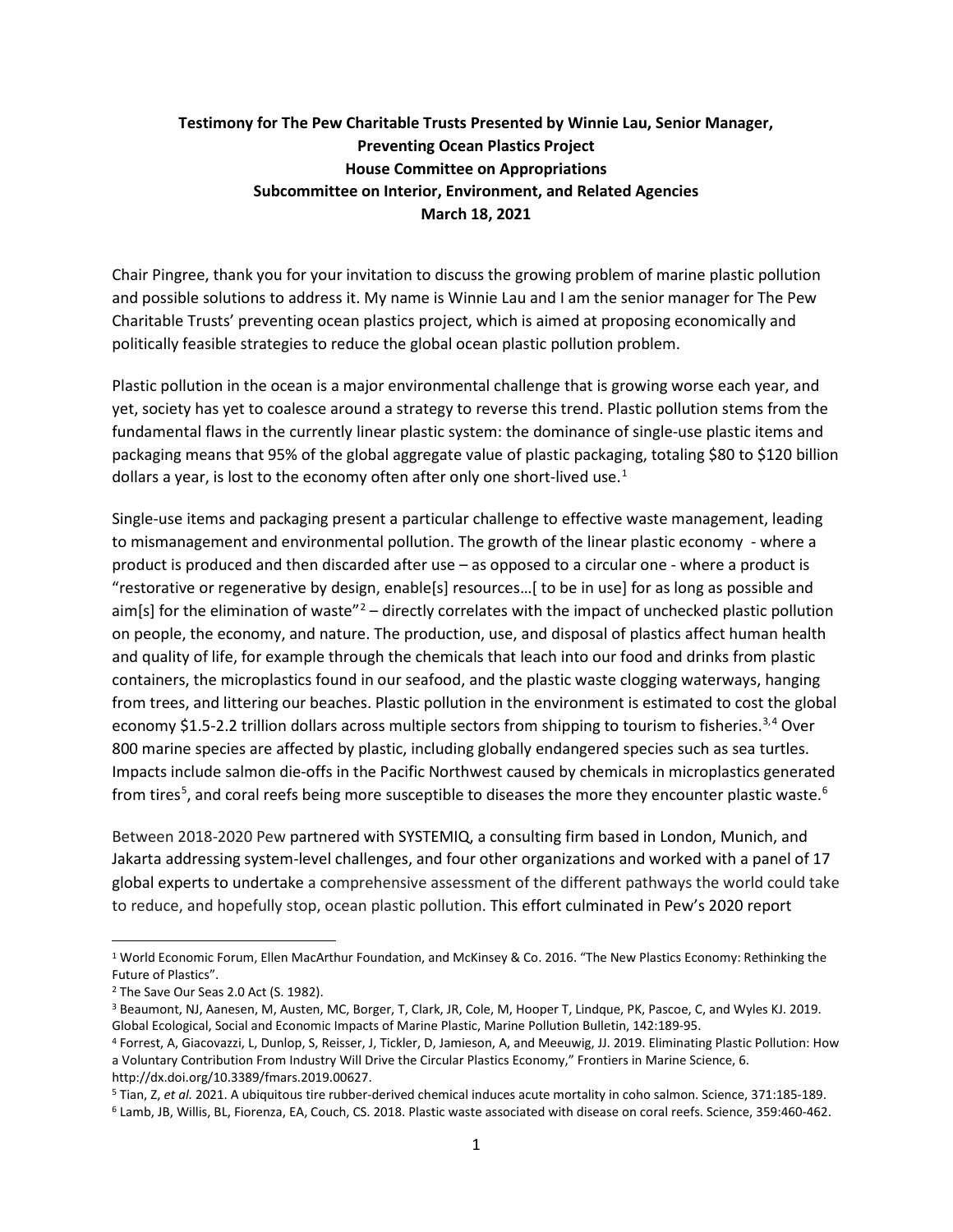*Breaking the Plastic Wave* and the accompanying paper "Evaluating Scenarios Toward Zero Plastic Pollution" published in the journal *Science*. This morning, I will present our key findings and relevant recommendations for consideration by this subcommittee. All of the facts and figures below are from this report and paper, unless otherwise noted.

#### **Plastic pollution today is a significant global problem and predicted to grow at an alarming rate**

One of the starkest findings from Pew's assessment showed that, without action, the annual flow of plastic into the world's oceans, rivers, and lakes will increase from 11 million metric tons in 2016 to 29 million metric tons in 2040 – this would be equivalent to dumping 70 pounds of plastic waste along every foot of coastline around the world, and would quadruple the amount of plastic that is in the ocean today. Projected increases in plastic waste on land are even more stark, rising at nearly double the rate of ocean pollution – growing from 18 million metric tons per year in 2016 to 52 million metric tons in 2040.



*"Plastic waste generation" refers to the total mass of plastic found in municipal solid waste. "Plastic leakage" refers to mismanaged or unmanaged plastic waste that is lost from the plastic system and enters the environment as pollution, including microplastics. "Plastic stock in the ocean" refers to the amount of plastic in all of the world's oceans, at all depths.*

Flexible monomaterial plastics, like plastic bags and plastic packaging/shrink wraps, make up nearly 50% of the plastic pollution entering the ocean in 2016. Multilayer and multimaterial plastics - like chip bags and condiment and product sample packets - are the next most common, at a quarter of the pollution. Rigid monomaterial plastics – like water and detergent bottles – are nearly 20% of the plastic pollution,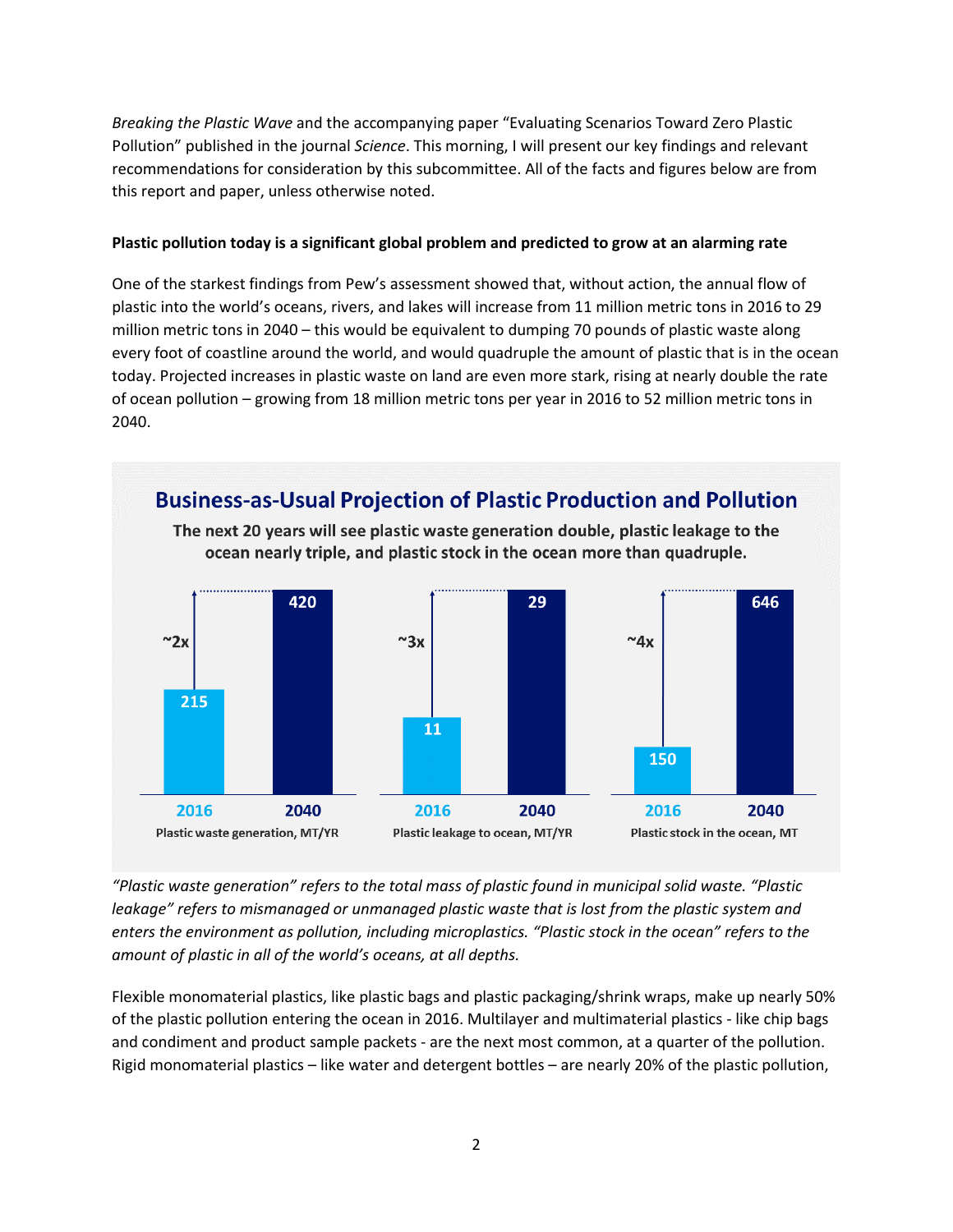with microplastics (defined as those that first enter the environment as microplastics, like microfibers and plastic pellets) rounding out the remaining 10%.

The projected growth in global plastic pollution will exacerbate the financial and ecological impacts already felt by people and natural ecosystems around the world, including in the U.S. Estimates have put damages already in the trillions of dollars globally.<sup>[7,](#page-2-0)[8](#page-2-1)</sup> While the public is increasingly demanding that governments solve the plastic pollution problem, businesses globally could face a financial risk of \$100 billion dollars if governments pass the cost of plastic waste management to the private sector. The environmental impacts of unchecked plastic pollution would also include an increase in greenhouse gas emissions associated with the plastic value chain that would be 2.5 times that of the present day, growing to 2.1 gigatons of  $CO<sub>2</sub>e$  per year by 2040.

### **Current government and industry commitments need to dramatically scale up**

The impact of current plastic waste reduction commitments by the private sector and government policies (up to mid-2019), even if fully implemented, would only reduce 7% of plastic pollution going into the ocean or land by 2040. The industry commitments that Pew analyzed tended to focus on increasing recycling rates and, to some extent, increasing the use of recycled plastic for rigid monomaterial products. Additionally, many of the government policies we looked at predominantly focused on singleitem bans, like bag bans. These commitments, while a good start, have limited impact on reducing plastic pollution given that they fail to address the scale of predicted future growth in plastic production and use, have predominantly focused solely on increasing recycling rather than on the use of recycled plastic, and are often narrowly focused on a small portion of plastic products polluting the environment or implemented by only a small number of countries or businesses.

Recent commitments by industry have predominantly focused on recyclability of products but some are beginning to pilot more upstream approaches such as plastic reduction targets and refill systems, though such efforts are currently very small-scale. Some governments are beginning to take a more comprehensive approach, such as establishing incentives for refill systems and collection (e.g., depositreturn schemes) and introducing extended producer responsibility. Scaling up these broader commitments and policies over the next few years and ensuring full implementation will be crucial to reducing plastic waste. Without immediate global action, we found that in as little as five years an additional 80 million metric tons of plastic waste could find its way into the ocean.

### **There is no silver bullet – a fundamental system change is needed**

If implemented in isolation, the three single-solution strategies we assessed – recycling, reduction and substitution, and collect and dispose – will only keep ocean (and terrestrial) plastic pollution to around today's levels in 2040, and yet would still require considerable effort and resources to implement. In assessing these solutions, we worked with our expert panel to identify ambitious but feasible limits for each of these strategies. Even with maximum effort, if the U.S. were to focus on just one strategy in

<span id="page-2-0"></span><sup>7</sup> Beaumont, *et al.,* 2019.

<span id="page-2-1"></span><sup>8</sup> Forrest *et al.*, 2019.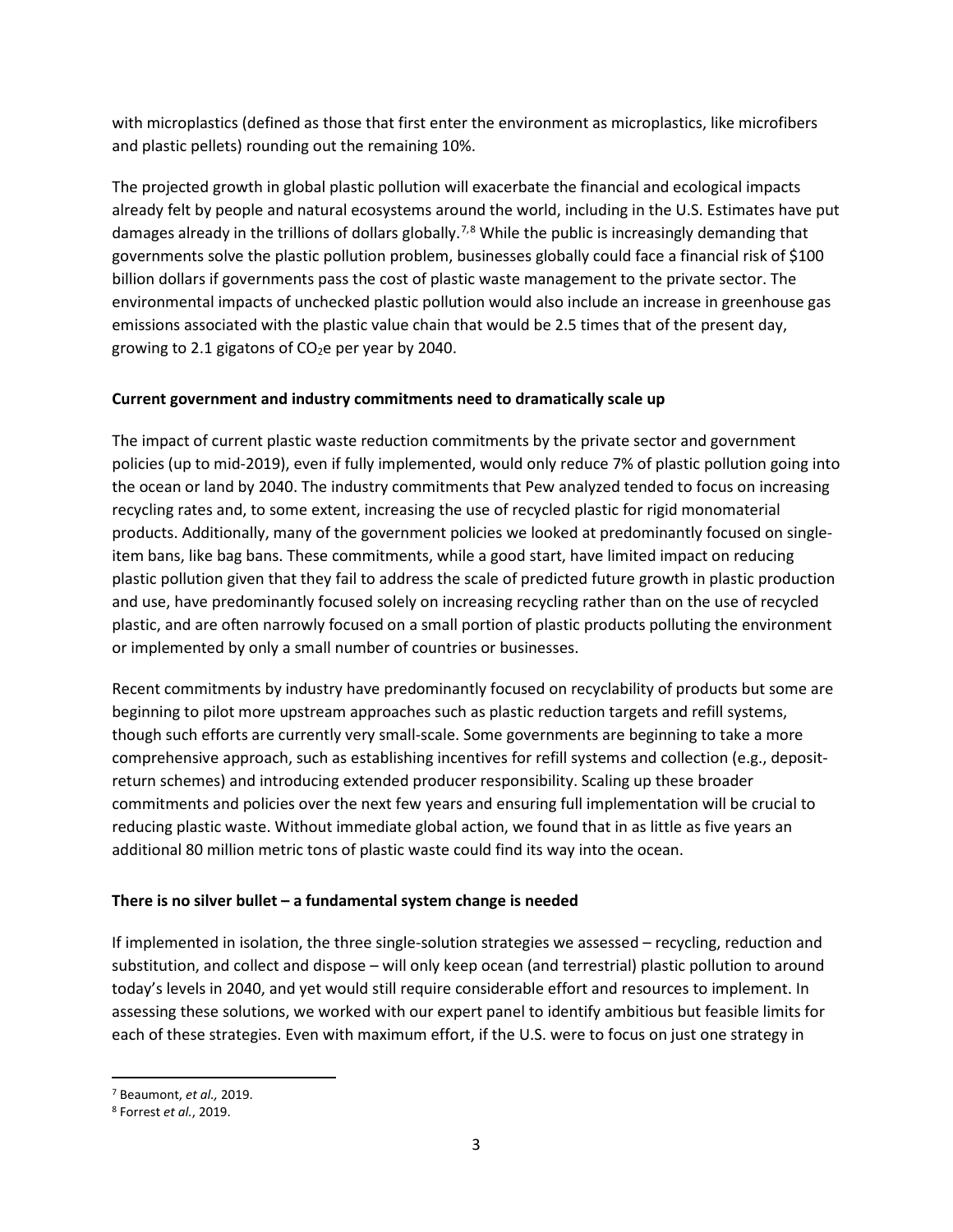isolation – such as recycling – it would not be able to recycle its way out of the plastic pollution problem by 2040.

The only strategy that could significantly reduce plastic pollution in the ocean (and on land) is the adoption of a system change approach that applies mitigation strategies synergistically across the whole plastics system. Using technologies and approaches that exist today, annual ocean plastic pollution could be reduced by 80% in the next 20 years, from 29 million metric tons to 5 million metric tons per year.

# Land-based Plastic Leakage into the Ocean under Different Scenarios



The System Change Scenario/Strategy would achieve about an 80% reduction in annual plastic leakage into the ocean relative to Business-as-Usual, exceeding all other scenarios analysed.

This system change approach begins by (1) assessing whether plastic is needed or the best material for a particular purpose, (2) eliminating unnecessary plastic and (3) designing for reuse and recycling, and then (4) closing the loop by maximizing recycling and, equally importantly, the use of recycled materials. By taking this approach, the world in 2040 could still meet the utility or function that plastics provide (e.g., in food service) while reducing waste and using 11% less virgin plastic in the system than today. This system change would require less government funding toward waste management and would benefit U.S. efforts to reduce greenhouse gas emissions associated with oil and gas extraction for virgin plastic production.

#### **Reduction offers the biggest potential to reduce plastic waste and pollution**

Eliminating low-utility avoidable plastic and switching to consumer reuse and refill systems and new delivery models could not only reduce as much as 30% of plastic waste generation in 20 years (by 2040), but is also the most attractive solution from environmental, economic, and social perspectives. Examples include eliminating the use of packaging for produce through the application of edible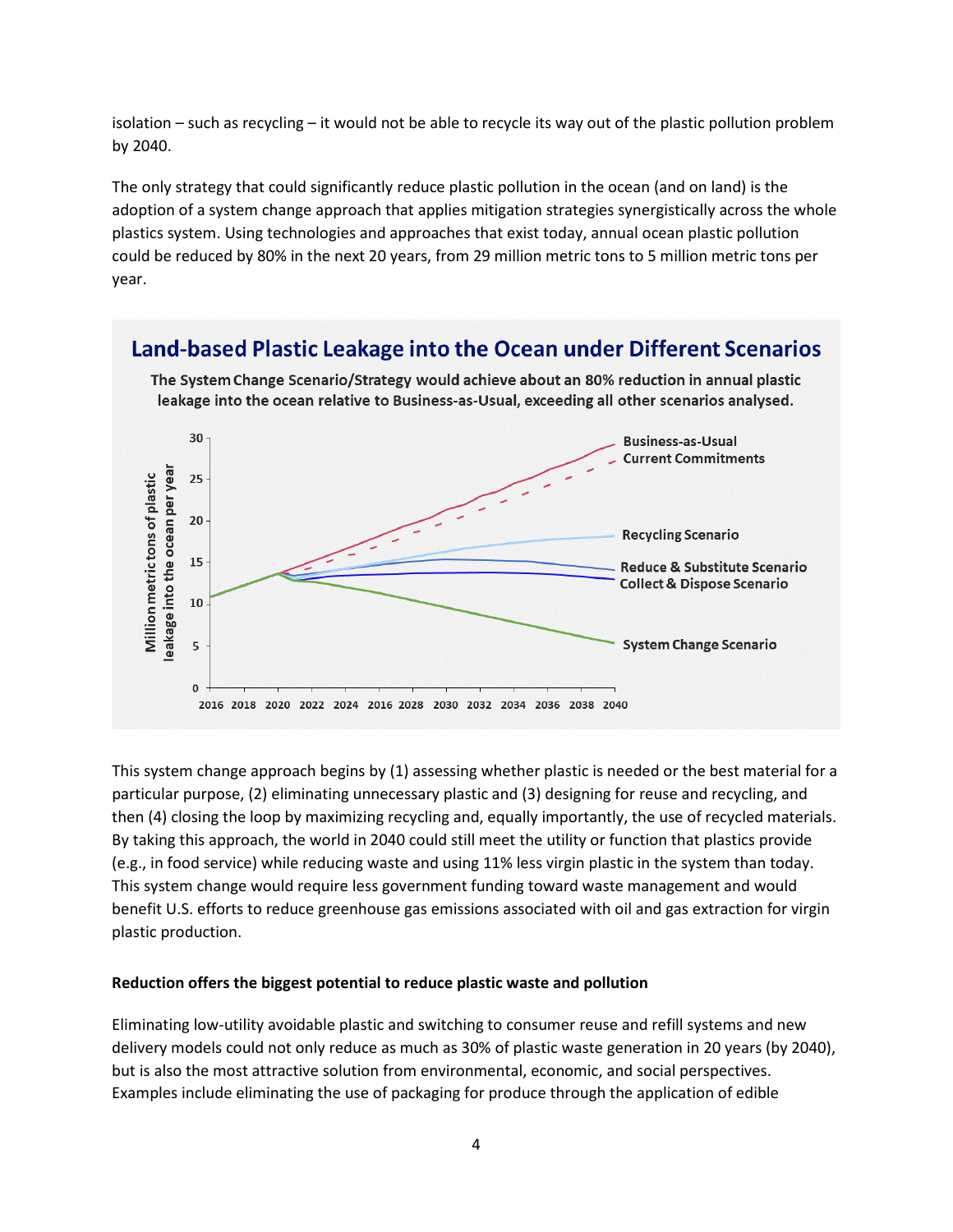coatings, bulk dispensers in stores and e-commerce solutions, such as reusable packaging that is returned to the retailer. [9](#page-4-0)

In addition to less pollution, reduction approaches also provide net savings estimated at \$70 billion globally over the 20 years due to lower government waste management spending needs, and from reduced costs of plastic production and waste management. Consumer reuse and refill systems and new delivery models can also create new, and local, business opportunities to provide these services, creating jobs in local communities.

Substituting plastic with sustainable and biodegradable materials like paper and other compostable materials represents another approach to reducing plastic production. As noted in *Breaking the Plastic Wave*:

*Substitution could switch one-sixth of projected plastic waste generation by 2040. Ninety-five per cent of this potential substitution comes from six key product applications for which known material alternatives already exist at some level of scale: monomaterial films; other rigid monomaterial packaging; sachets and multilayer films; carrier bags; pots, tubs, and trays; and food service disposables. All substitutions need careful management at end of life and have varied environmental impacts. They create opportunities, risks, and trade-offs that must be carefully managed and assessed on a case-by-case basis. [Substituting plastic] has 1.7-2 times higher production costs than virgin plastic per metric ton of plastic utility, so substitutes were selected only when they replace plastic that cannot be reduced or mechanically recycled. The intervention plays an important role in minimizing ocean plastic pollution and could help reduce overall GHG [greenhouse gas] emissions.*

### **Systemic challenges in the recycling sector hinder recycling rates**

Currently just 15% of global plastic waste is recycled, and the U.S. plastic recycling rate in 2018 was even lower at 4.5%.<sup>[10](#page-4-1)</sup> One of the reasons for these low rates are the pressures faced by the plastic recycling sector at both the pre- and post-consumer stages.

Collecting and sorting plastic waste for recycling is economically challenging. Plastic products come in many forms and are made from many different polymers and chemical formulations. Designers of plastic products generally do not consider the feasibility or ease of recycling of the products they design. Plastic's barrier properties make it attractive for food grade applications, as well as for holding liquids; however, these uses often result in plastic waste that is contaminated with the product it held, which can raise the cost of collecting, sorting, and cleaning prior to recycling.

Eighty percent of the plastic produced globally today is economically unrecyclable. The main technology that is currently at commercial scale is mechanical recycling, where collected and sorted plastic waste is

<span id="page-4-0"></span><sup>9</sup> The Ellen MacArthur Foundation, 2020. "Upstream Innovation: A guide to packaging solutions." Available at: [https://plastics.ellenmacarthurfoundation.org/upstream.](https://plastics.ellenmacarthurfoundation.org/upstream)

<span id="page-4-1"></span><sup>10</sup> <https://www.epa.gov/facts-and-figures-about-materials-waste-and-recycling/national-overview-facts-and-figures-materials>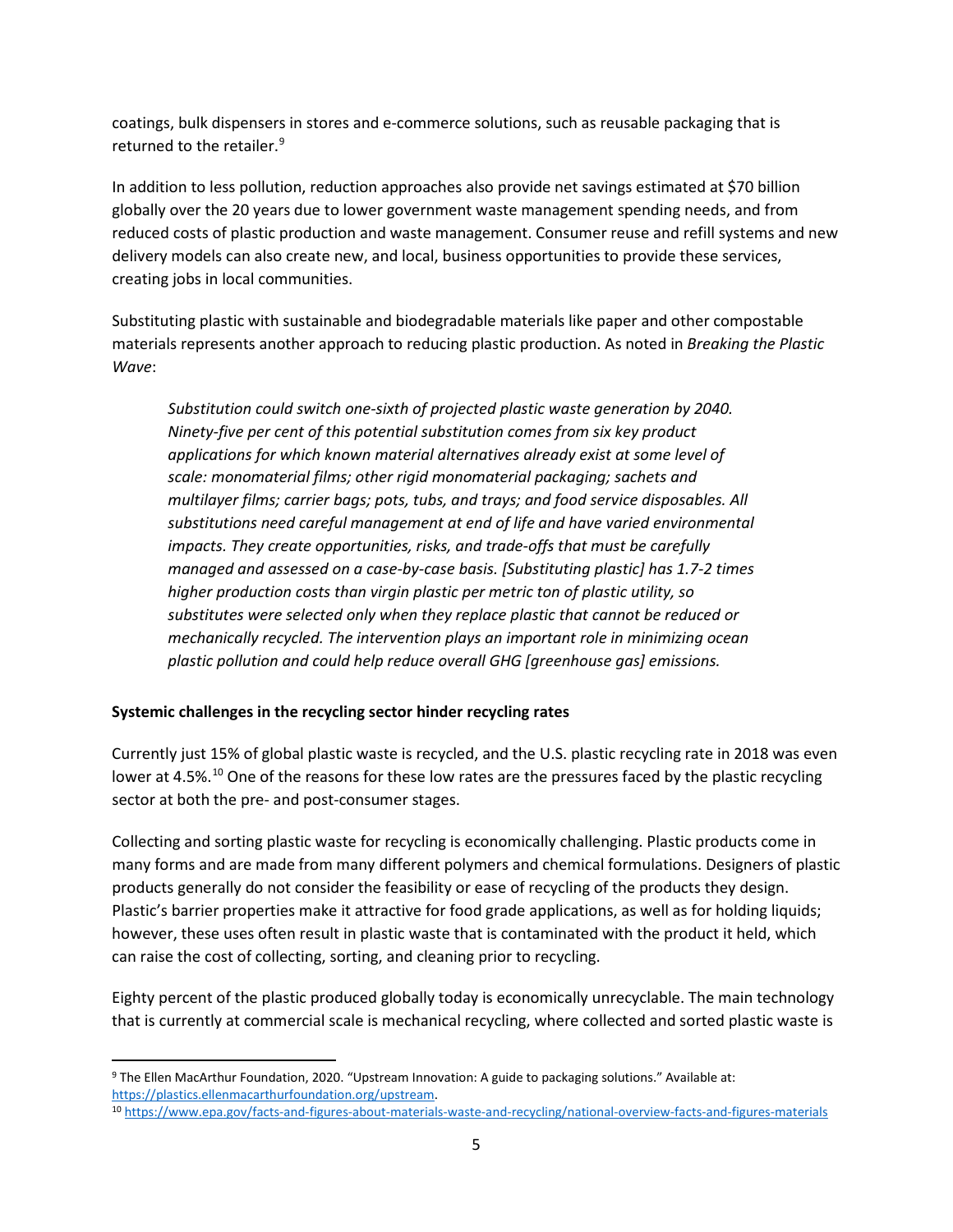cleaned, chopped up, heated, and reformed into plastic pellets. Mechanical recycling is economically feasible only for half of the rigid monomaterial plastic (e.g., bottles). The remainder is either too costly to collect and sort, or too contaminated. Flexible monomaterial plastic (e.g., packaging wraps), can technically be mechanically recycled, but generates too low a value to be economical because waste plastic scrap is sold by mass and flexible plastic tends to be lightweight. Multilayer/multimaterial plastic cannot be mechanically recycled at all.

Because of the technological and economic challenges of collecting and recycling flexible monomaterial and multilayer/multimaterial plastic, these two plastic categories are leaked into the ocean disproportionately to their overall production. While flexible monomaterial is 37% of plastic production, it contributes 51% of the ocean plastic pollution from land.



*Multi-layer/multi-material plastics include sachets, laminated paper and aluminum (e.g., cartons), sanitary products and diapers, and household goods. Flexible monomaterials include carrier bags and packaging and other plastic films. Rigid monomaterials include bottles, food service disposables, pots, tubs and trays, household goods and business-to-business packaging.*

Additionally, there are significant hurdles around price and costs for mechanical recycling to compete and be profitable. Recycled plastic prices have been volatile as they are linked to the global commodity price for oil and often cannot compete with the price of virgin plastic.<sup>[11](#page-5-0)</sup> This price disparity has limited investments in the collection and recycling infrastructure and capacity that could drive costs down. On the other hand, disposal via landfills and incineration has historically been cheaper than recycling,

<span id="page-5-0"></span><sup>11</sup> OECD, 2018. "Improving Plastics Management: Trends, policy responses, and the role of international co-operation and trade. OECD Environment Policy Paper No. 12." Available at: [http://www.oecd.org/environment/waste/Policy-Highlights-Improving-](http://www.oecd.org/environment/waste/Policy-Highlights-Improving-Markets-for-Recycled-Plactics.pdf)[Markets-for-Recycled-Plactics.pdf.](http://www.oecd.org/environment/waste/Policy-Highlights-Improving-Markets-for-Recycled-Plactics.pdf)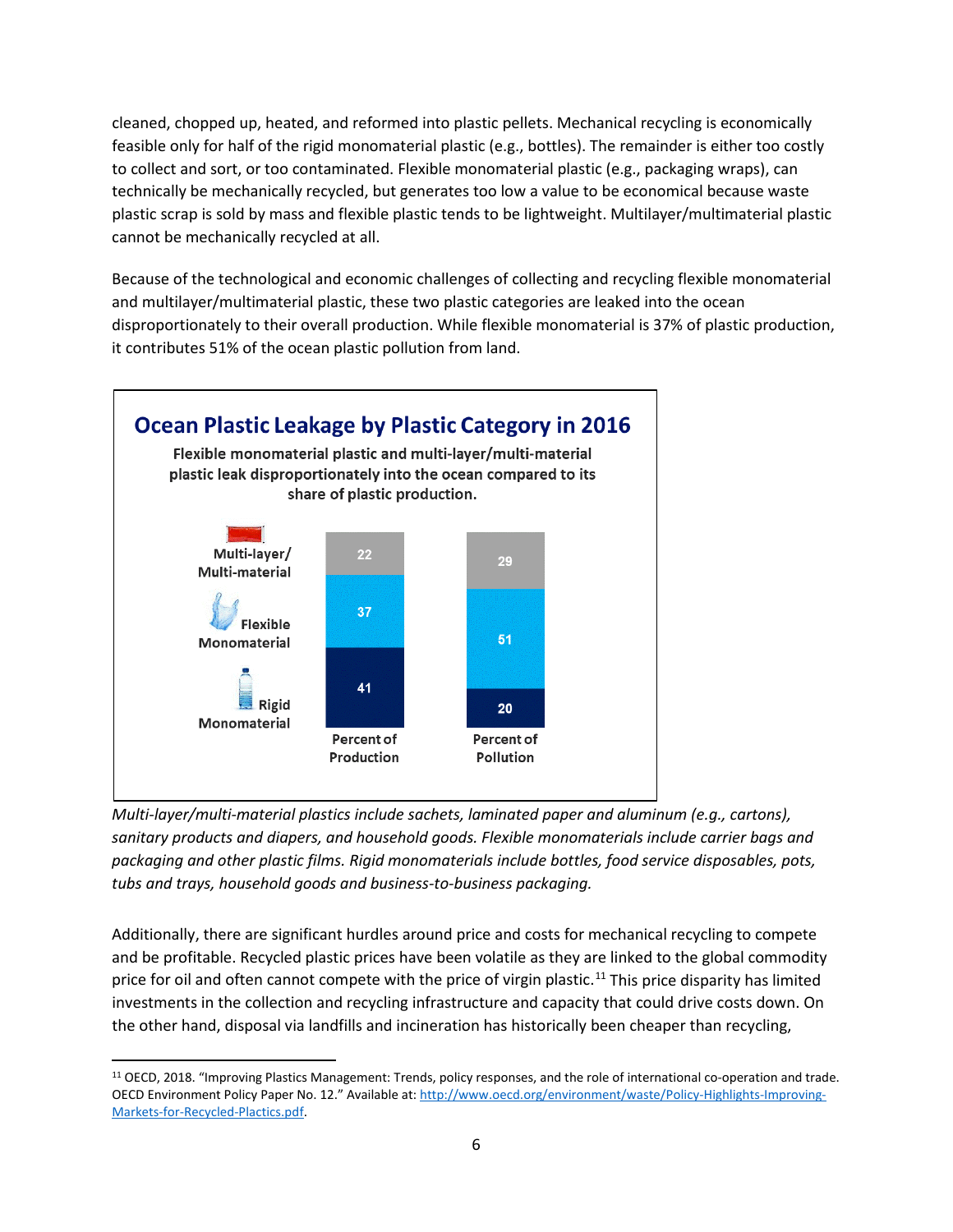making these technologies a financially more attractive option for managing plastic waste. However, both of these disposal methods have had negative environmental impacts such as air pollution and greenhouse gas emissions. Further in some communities, landfills take up precious space.

Chemical recycling – chemical conversion of plastic waste back to plastic polymers – has been promoted as an emerging technology that could solve the feasibility issue with flexible or mixed plastics. Commercial scaling of this technology is still in the development stage and global capacity is at around 0.5 percent. Unfortunately, the adoption of new technologies generally takes several decades to reach widespread commercial scale. Our assessment showed that maximizing the scaling of chemical recycling at the highest historical rate for similar technologies would only lead to 6% of plastic being chemically recycled in 2040, assuming it can be made economically viable.<sup>[12](#page-6-0)</sup>

Similar to mechanical recycling, chemical recycling will also have to compete with the price of virgin plastic and disposal costs. Collection and sorting costs would also be higher for flexible plastic for chemical recycling as they are much lighter in weight than rigid plastic. Chemical recycling also has associated greenhouse gas emissions that are 110% higher than mechanical recycling.

Investments in mechanical recycling could double recycling rates in the next 20 years and increase its profitability through incorporating "design for recycling" principles<sup>13</sup>, at the product design stage (including shifting from flexible plastic to rigid plastic), improving sorting technology, and establishing recycling content targets, among other approaches. Each metric ton of mechanically recycled feedstock would offset about half of greenhouse gas emissions over virgin plastic feedstock.

### **Microplastics are an increasingly growing concern, especially for high-income countries**

Although high-income countries like the U.S. have close to 100% access to waste management services, they have the highest per capita microplastic generation, more than triple that of middle- and lowincome countries, due to high plastic consumption rates and the inherent difficulty in capturing microplastics before they enter the environment.

Among the four sources of microplastic we analyzed (for which sufficient global data were available), tire wear particles by far comprised the biggest component of microplastic pollution into the ocean, lakes, and rivers (70-80%). Pellets are the second largest component (18%), followed by microfibers from textiles and microplastic ingredients in personal care products. Similar to the trend seen for municipal plastic waste (macroplastic waste), microplastic pollution is expected to double by 2040, under a Business as Usual trajectory, adding 11 metric tons of plastic to the world's oceans.

Due to their small size, it is currently technologically and economically unfeasible to clean up microplastics once they enter the environment. The best approach at controlling this waste stream is to either remove them from products entirely or to capture/contain them at source or close to the source.

<span id="page-6-0"></span><sup>&</sup>lt;sup>12</sup> The Pew Charitable Trusts and SYSTEMIQ. 2020. "Breaking the Plastic Wave: A Comprehensive Assessment of Pathways Towards Stopping Ocean Plastic Pollution", p. 78-84.

<span id="page-6-1"></span><sup>13</sup> For example: The Association of Plastic Recyclers' "APR Design Guide". Available at https://plasticsrecycling.org/apr-designguide.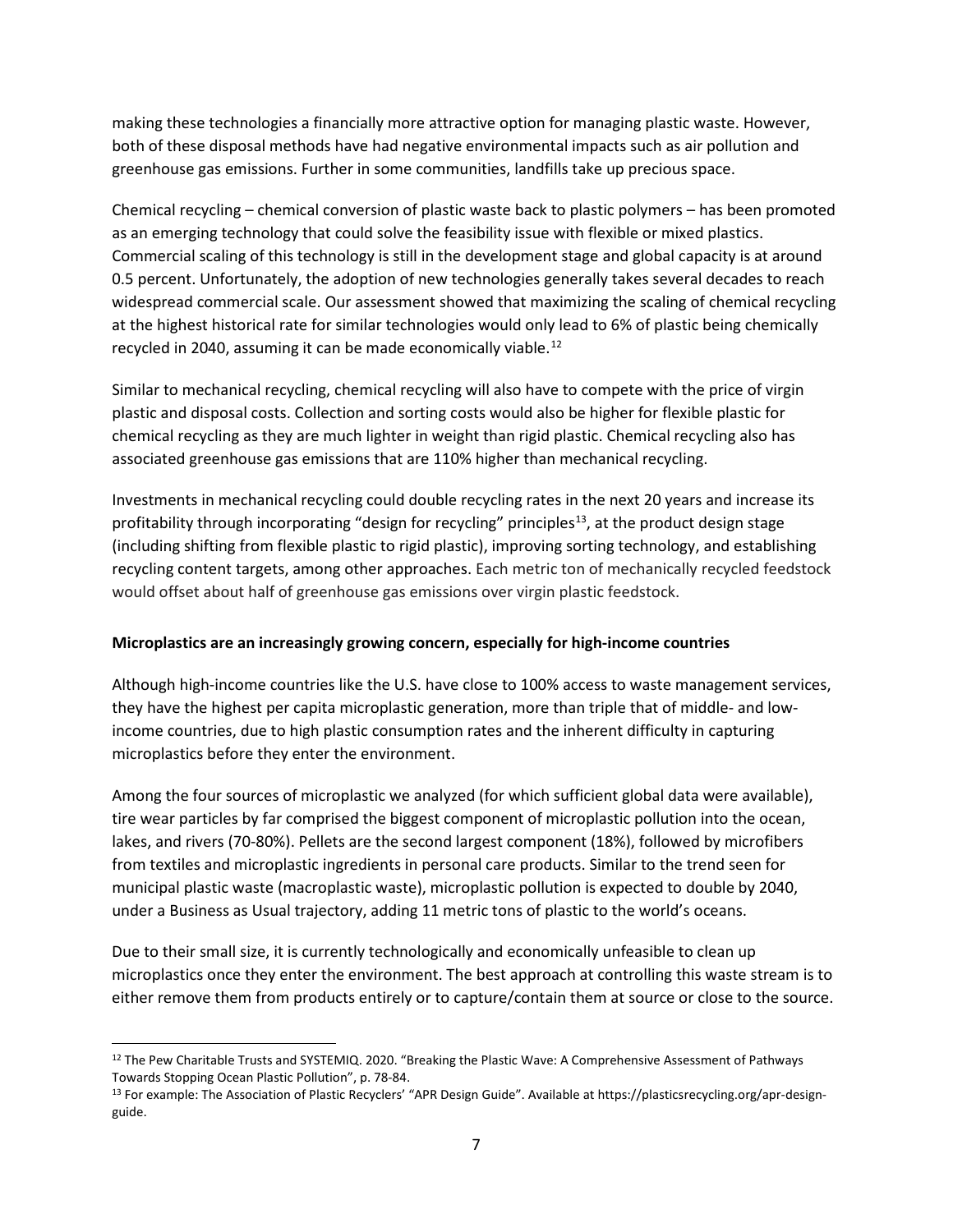For example, microplastics could be removed from all personal care products, existing measures for plastic pellet management could be strengthened, and technological solutions for reducing microfiber pollution such as in-line filters in washing machines and improved textile design to reduce microfiber generation could be implemented. However, the technological gap for tire wear particles is large and existing solutions may only be able to reduce this type of pollution by 50% by 2040, mainly by increasing the use of alternate forms of transportation (like mass transit) and by driving less.

#### **The U.S. contribution to plastic pollution does not stop at its borders**

Plastic pollution is often seen as a problem of developing countries that do not have adequate waste management services. Plastic pollution in middle- and low-income countries is indeed higher than highincome countries and growing due to a confluence of rising income and per capita plastic waste generation, growing population, and the increasing gap between waste generation and waste management capacity. Although in the U.S. solid waste management services extend to nearly 100% of the population, the picture is more nuanced when it comes to the recycling of plastics and ocean pollution.

The U.S. is the highest plastic waste-generating country globally and has the highest per capita plastic waste generation in the world, more than four times that of middle- and low-income countries.<sup>[14](#page-7-0)</sup> The U.S. is also the number two exporter of scrap plastic waste for recycling.<sup>[15](#page-7-1)</sup> Collected plastic waste that is then exported has previously been considered managed waste; that is, it has not factored into a country's plastic pollution estimates. A recent study showed that the U.S. is in fact adding five times more plastic waste into the environment than previously estimated when domestic littering and mismanagement of the exported plastic waste are accounted for. [16](#page-7-2) As a result, the U.S. could rank as high as the world's number three plastic polluter.

Unlike the U.S., middle- and low-income countries have a significant solid waste management services gap. About 2 million people globally lack waste collection and management services today and this would grow to 4 million people in 2040 if no significant investments are made. For a sense of the scale of the problem, it would take connecting to waste management services 500,000 people per day every day for the next 20 years to reach full waste management capacity.

Compounding this problem, the waste from countries like the U.S. is usually exported to middle- and low-income countries that lack sufficient infrastructure and capacity to handle their domestic waste. Waste collection and recycling in middle- and low-income countries relies on the informal waste sector, often working under poor sanitary conditions with low wages. Exported waste from the U.S. can add to global inequality and injustice. A substantial proportion of exported plastic waste can be made up of low-value (e.g., flexible), contaminated plastic waste that cannot be recycled economically and must be dumped or burned<sup>17</sup>, causing land, water, and air pollution. Degradation of air quality around open

<span id="page-7-0"></span><sup>&</sup>lt;sup>14</sup> Law, KL, Starr, N, Siegler, TR, Jambeck, JR, Mallos, NJ, and Leonard, GH. 2020. The United States' contribution of plastic waste to land and ocean. Science Advances, 6. DOI: 10.1126/sciadv.abd0288.

<span id="page-7-1"></span><sup>15</sup> Brooks, AL, Wang, S, and Jambeck, JR. 2018. The Chinese import ban and its impact on global plastic waste trade. Science Advances. 4. DOI: 10.1126/sciadv.aat0131.

<span id="page-7-2"></span><sup>16</sup> Law *et al.*, 2020.

<span id="page-7-3"></span><sup>17</sup> Law *et al.*, 2020.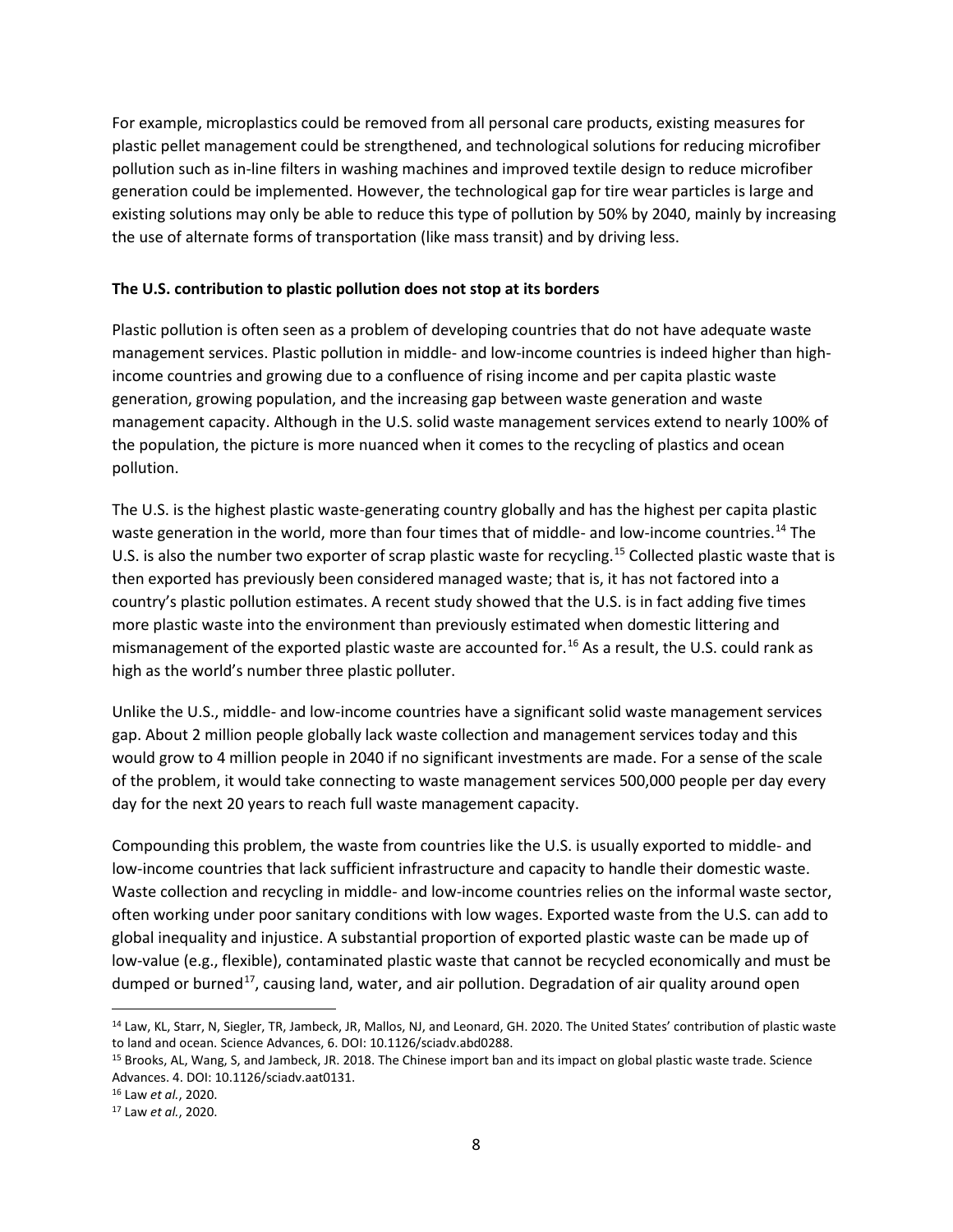burning or incineration sites can become severe, affecting human health. Dumped plastic in rivers can clog waterways and cause flooding.

### **Recommendations / Potential Policy Solutions**

Based on data from our study, The Pew Charitable Trusts recommends that the U.S. adopt a system change strategy at the federal and state level, implementing solutions ambitiously and concurrently across the whole of the U.S. plastic production, consumption, and distribution infrastructure. The U.S. should further take on a global leadership role to demonstrate how it is possible to achieve an 80% reduction in plastic pollution by 2040. The solutions are often interconnected and focusing only on one or a subset of solutions could significantly reduce effectiveness of even those targeted. For example, increasing recycling rates without driving demand for recycled plastic or designing for recycling would not overcome the economic hurdle posed by cheaper virgin plastic and dampen actual incorporation of recycled plastic back into the economy.

Different combinations of solutions and system interventions could be prioritized based on the desired outcome, such as cost reduction, plastic pollution reduction, greenhouse gas emission reductions, implementation speed, technology readiness or feasibility, and the acceptable trade-offs. Despite the complexity of the plastic infrastructure system, we believe the criteria- and evidence-based approach used in Pew's assessment does offer policy options for consideration by this subcommittee.

## **Government procurement and policy can drive a reduction in plastic production and incentivize the switch to reuse and refill business models**

Among the menu of solutions, reducing plastic production in the U.S. by eliminating unnecessary plastic use, expanding consumer choice around reuse, or developing new delivery models is the most attractive solution, taking into account environmental, economic, and social factors. It offers the biggest reduction in plastic pollution, often represents a net savings, and provides the highest mitigation opportunity for greenhouse gas emissions. The approaches below outline opportunities that Pew hopes will be explored in depth in the upcoming "Report on Minimizing the Creation of New Plastic Waste" called for in section 305 of The Save Our Seas 2.0 Act (S. 1982).

The power of government procurement policies could help drive the phaseout of single-use plastic items and a switch to reusable items. To incentivize the private sector, U.S. government agencies could provide grants or put in place preferential purchasing programs for businesses, especially small businesses, that switch from single-use plastic items to reusable or plastic-free biodegradable items or employ new delivery/refill models. Bag fees, bag bans and single-use item phase-outs (such as for expanded polystyrene containers, utensils and straws) have already been put in place in some jurisdictions (e.g., California, Connecticut, Maine, Hawaii<sup>18</sup>). Government agencies could likewise put in place de facto phase-outs or bans of the single-use plastic items and hard-to-recycle plastics they purchase directly. These government procurement policies could incentivize business opportunities around new delivery models that reduce plastic packaging and waste generation. Single-use plastic

<span id="page-8-0"></span><sup>18</sup> [https://plasticpollutioncoalitionresources.org/resources/maps/,](https://plasticpollutioncoalitionresources.org/resources/maps/) accessed 11 March 2021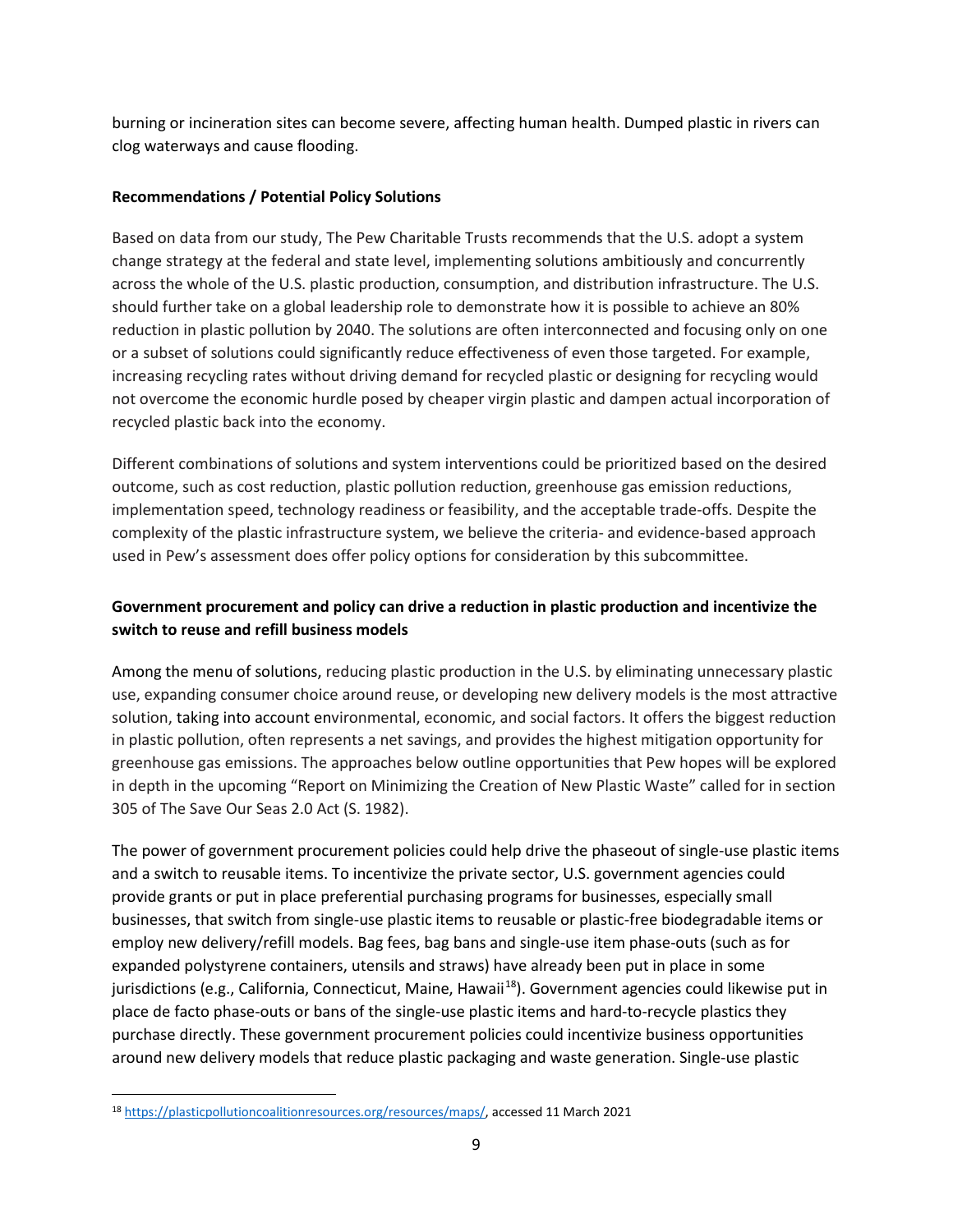items could also be phased out from federal lands, including national parks, or banned from particularly sensitive areas, such as designated wilderness areas or endangered species habitats.

Additionally, resources could be allocated to federal agencies, such as the Environmental Protection Agency (EPA), to conduct detailed environmental impact assessments of new plastic production facilities; reduce permits issued for production facilities overall to curb the growth in plastic production, a primary driver of the projected growth in plastic pollution; update pollution standards and regulations; and increase enforcement capacity related to air, terrestrial and aquatic pollution from plastic production facilities. These facilities are often co-located near fossil fuel infrastructure, adding to the pollution burden and health impacts on neighboring communities, and often disproportionately impact low-income and minority communities.<sup>[19](#page-9-0)</sup> Phasing out subsidies to plastic production and instead redirecting those funds to green subsidies for refill and recycling technologies would also help shift the economic incentives towards circular economy production and consumption business models and create new business opportunities for local communities.

## **A robust domestic recycling program generates social and environmental benefits and economic activity**

Based on technology maturity and costs, mechanical recycling will be the predominant recycling technology for the next two decades, treating over 95% of the plastic to be recycled. Over this time period mechanical recycling rates will need to double globally.

Many municipalities across the U.S. have cut their recycling programs and many recyclers have gone out of business since China enacted its waste import ban in 2018 as well as over the past year due to the COVID-19 pandemic. The low cost of oil has driven virgin plastic prices even lower, further pricing out recycled plastic feedstock.

Along with reduction strategies, doubling domestic recycling over the next 20 years could significantly reduce the U.S. contribution to the global plastic pollution problem and facilitate a circular economy approach to plastic production and consumption. Increasing recycling rates would also allow the U.S. to export less plastic waste, reduce the potential of inadvertently contributing to pollution and human health problems in other countries, and cause the U.S. to rely less on the international plastic recycling industry.

The amount of economically recyclable plastic will need to double over the next 20 years to achieve reductions in ocean plastic pollution. One approach is to make the cost of plastic recycling more economically competitive. Congress could invest in providing guidance and establishing standards on design for recycling and recycling labels that are harmonized with local systems and across jurisdictions, as well as easy to understand by consumers. Guidance could also be provided to shift away from lowvalue, economically unrecyclable plastic (flexible and multimaterial plastic) toward the use of mechanically recyclable plastics (rigid monomaterial plastic). Clearer standards and guidance coupled with programs to educate consumers about recycling programs in their communities could cut the costs

<span id="page-9-0"></span><sup>&</sup>lt;sup>19</sup> D. Azoulay et al., "Plastic and Health: The Hidden Costs of a Plastic Planet" (Center for International Environmental Law, 2019). Available at [https://www.ciel.org/reports/plastic-health-the-hidden-costs-of-a-plastic-planet-february-2019/.](https://www.ciel.org/reports/plastic-health-the-hidden-costs-of-a-plastic-planet-february-2019/)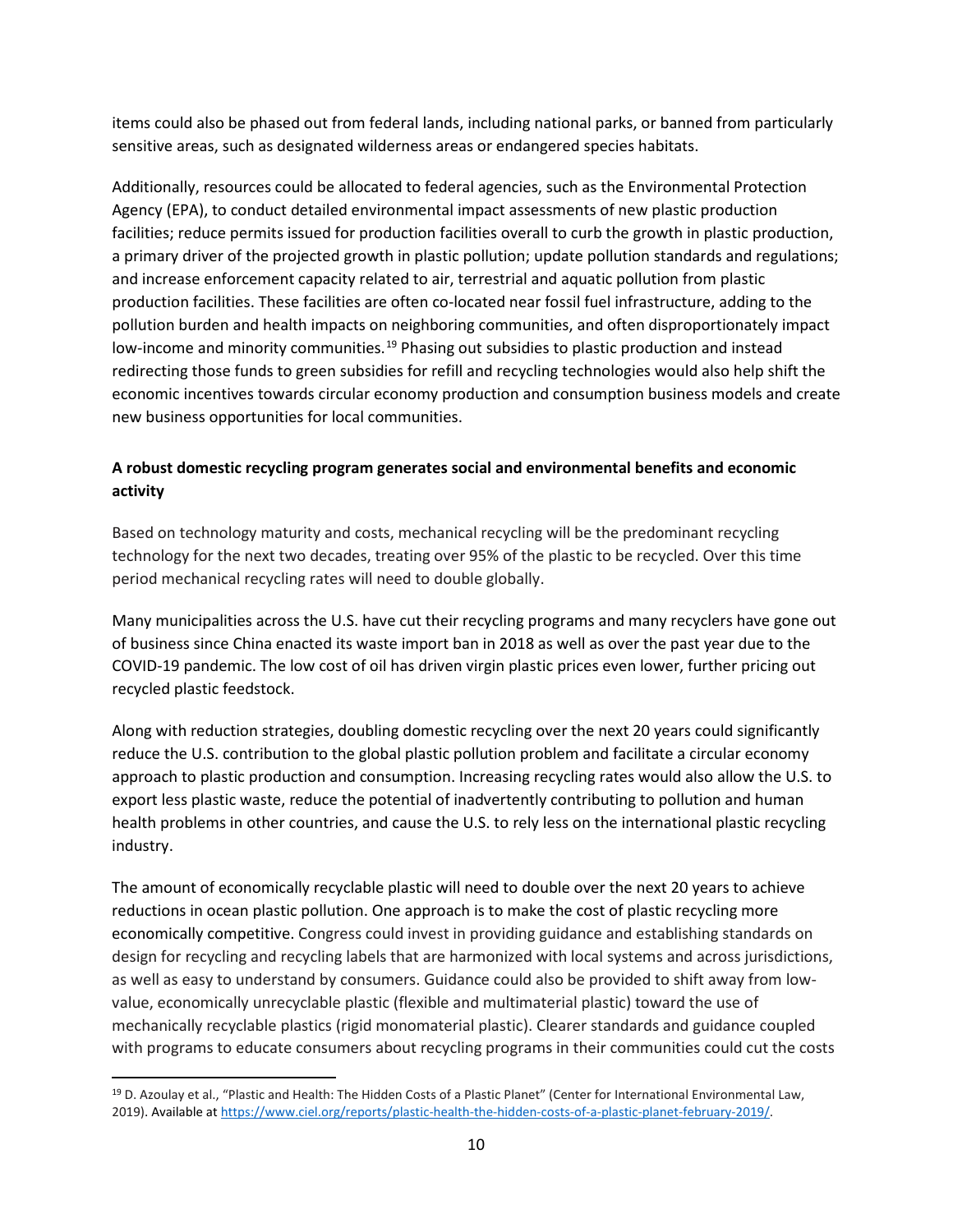associated with collecting and sorting plastic waste for recycling. Extended producer responsibility policies would further complement public participation by covering the costs of collection, recycling and disposal, as well as providing economic incentives to the private sector to increase the reusability and recyclability of products. We hope the recommendations above will inform the "Report on Eliminating Barriers to Increasing Collection of Recyclable Materials" that the EPA is preparing under the Save Our Seas Act 2.0.

Initiatives that drive up demand for recycled plastic are also crucial to grow the market for recycled plastics. National recycled content targets that are reviewed and ratcheted up periodically could signal that companies should invest in recycling infrastructure and programs, increasing capacity and bringing down costs.

Building a robust domestic recycling industry also presents a job creation opportunity, especially at the community level. Last year, Australia announced an A\$190 million (US\$130 million) investment in its Recycling Modernization Fund to strengthen its waste and recycling industry and to ban most waste export by [20](#page-10-0)24, with the potential to create as many as 10,000 jobs.<sup>20</sup> Creating a similar fund here in the U.S. could likewise lead to job creation, even more so than in Australia given the size of the domestic market and its plastic waste stream.

As noted in this subcommittee's House Report 116-100, state and local governments have asked for federal assistance to support recycling infrastructure. To that end, Congress could allocate funds to support municipalities in procuring and operating improved collection and sorting infrastructure and technology, developing separate recycling and compost collection programs at the household level, and providing more education and outreach to the public about recycling programs to increase participation and reduce loss due to contamination. The federal government could also provide support to state and local governments to implement collection incentives and funding mechanisms such as deposit return schemes or extended producer responsibility policies to fund and expand recycling programs.

## **Microplastics require more attention to understand their full scale, potential solutions, and impacts**

There are significant uncertainties around identifying and measuring microplastics in the environment. This is due to not only the lack of standardized methods for collecting and analyzing microplastics in environmental samples like water and air, but also the lack of reliable information on how and where microplastics are used in products and how quickly and in what quantities they are generated in the environment from the breakdown of larger plastic items. For example, little is known about how plastic ingredients in paints may contribute to microplastic pollution, but there is evidence that this may be another important source.<sup>[21](#page-10-1)</sup>

<span id="page-10-0"></span><sup>20</sup> [https://www.weforum.org/agenda/2020/08/turning-trash-into-treasure-how-australia-plans-to-recycle-its-way-to-recovery](https://www.weforum.org/agenda/2020/08/turning-trash-into-treasure-how-australia-plans-to-recycle-its-way-to-recovery-after-covid-19/)[after-covid-19/,](https://www.weforum.org/agenda/2020/08/turning-trash-into-treasure-how-australia-plans-to-recycle-its-way-to-recovery-after-covid-19/) accessed 11 March 2021.

<span id="page-10-1"></span><sup>&</sup>lt;sup>21</sup> Gaylarde CC, Neto JAB, da Fonseca EM. 2021. Paint fragments as polluting microplastics: A brief review. Mar Pollut Bull. 162:111847. doi: 10.1016/j.marpolbul.2020.111847.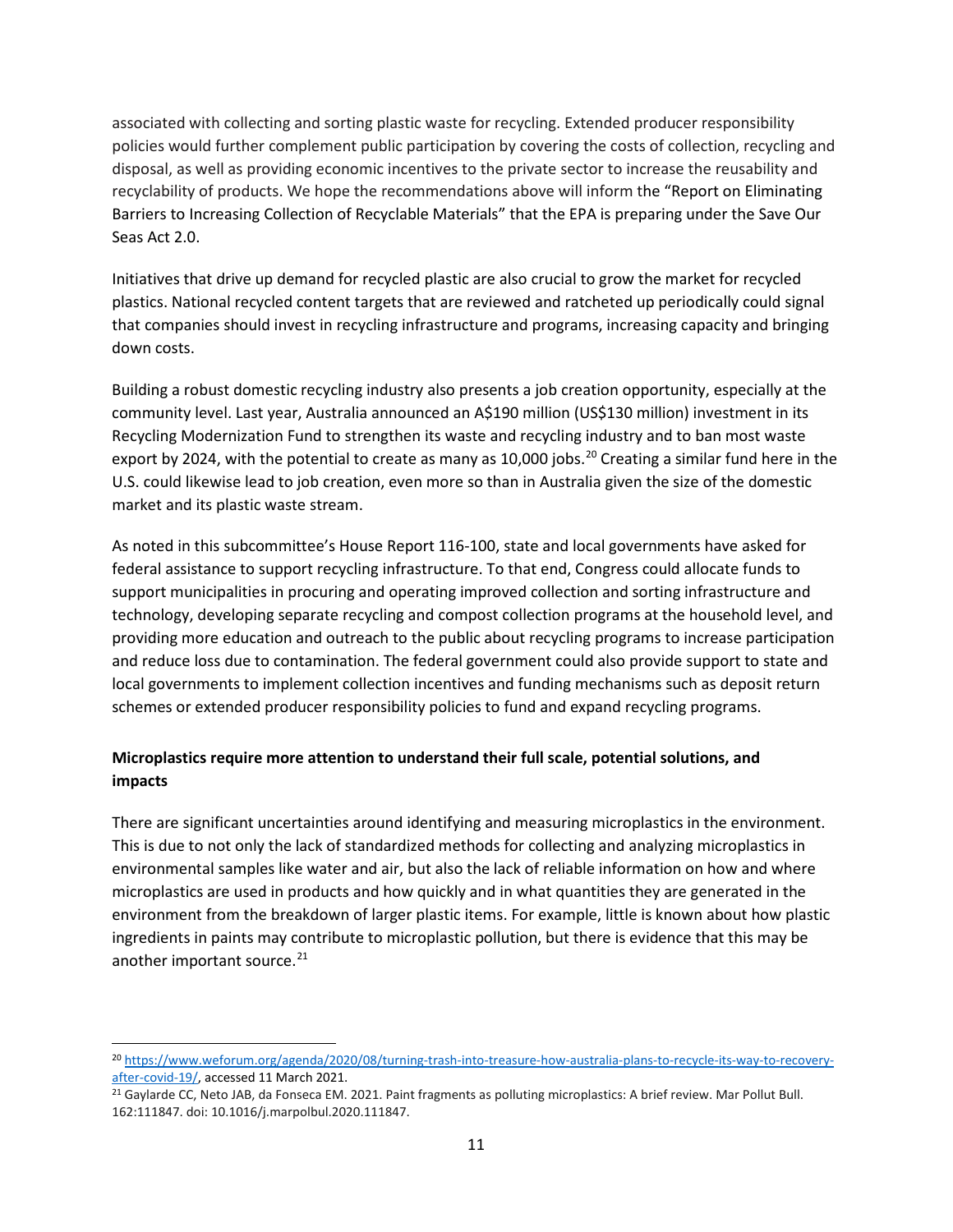Building on research by the European Chemicals Agency<sup>22</sup>, there is currently proposed regulation in the European Union to phase out the use of microplastic ingredients in products that may enter the environment (covering a range of sources such as personal care products, detergents, paints, agricultural products, etc.), as well as proposed reporting requirements and a roadmap under development for policy measures to address microplastic emissions from tires, textiles and pellets. The U.S. would benefit from a similar research and reporting effort on microplastic uses and sources to assess rates of environmental pollution, as well as potential implications for air quality and human health to inform policy needs.

Under the Clean Water Act, the EPA could increase its regulation of plastic production, conversion and recycling facilities to target the sources of plastic pellet pollution. The EPA could also look into monitoring microfiber release by clothing manufacturers and investigate the potential efficacy of microfiber removal systems at textile and clothing production and recycling facilities. Finally, research needs to be conducted to develop standardized testing methods for tire wear rates, as well as textile shedding rates to inform the potential development of future standards for products.

Building on the Microbead Free Waters Act, the EPA could undertake an effort to compile a comprehensive inventory of microplastic ingredients added to both consumer and industrial products, such as detergents, paint, agricultural products, and industrial abrasives. Following the inventory, the EPA could establish sampling and monitoring protocols for the prevalent products, conduct environmental sampling to assess their extent, as well as impacts to people and nature.

### **Additional research is needed to understand impacts and track progress**

A main reason that a comprehensive system-wide study on plastic pollution, like the one Pew conducted, had not been done previously is that the data are scarce, even for high-income countries like the U.S. Pew's assessment identified various data gaps that could benefit from additional research to improve future assessment of the effectiveness of proposed policies and monitoring of progress.

Funding could be allocated to the EPA in collaboration with the National Institute of Standards and Technology (NIST) to establish standard methods for measuring and monitoring plastic pollution, including microplastics, in our waterways and the ocean, as well as on land. This would allow us to track plastic pollution load in the environment and measure progress.

The upcoming Report on Minimizing the Creation of New Plastic Waste will include "an estimate of the current and projected United States production and consumption of plastics, by type of plastic, including consumer food products." We agree that these data are needed and can only be provided accurately by industry and the companies themselves. Ideally a disclosure and reporting system would be developed for annual reporting by companies of their full plastic usage, including in their operations and throughout their supply chain and covering both macro- and microplastics.

<span id="page-11-0"></span><sup>&</sup>lt;sup>22</sup> European Chemicals Agency, 2019. "Annex to the Annex XV restriction report: Proposal for a restriction". Available at [https://echa.europa.eu/registry-of-restriction-intentions/-/dislist/details/0b0236e18244cd73.](https://echa.europa.eu/registry-of-restriction-intentions/-/dislist/details/0b0236e18244cd73)